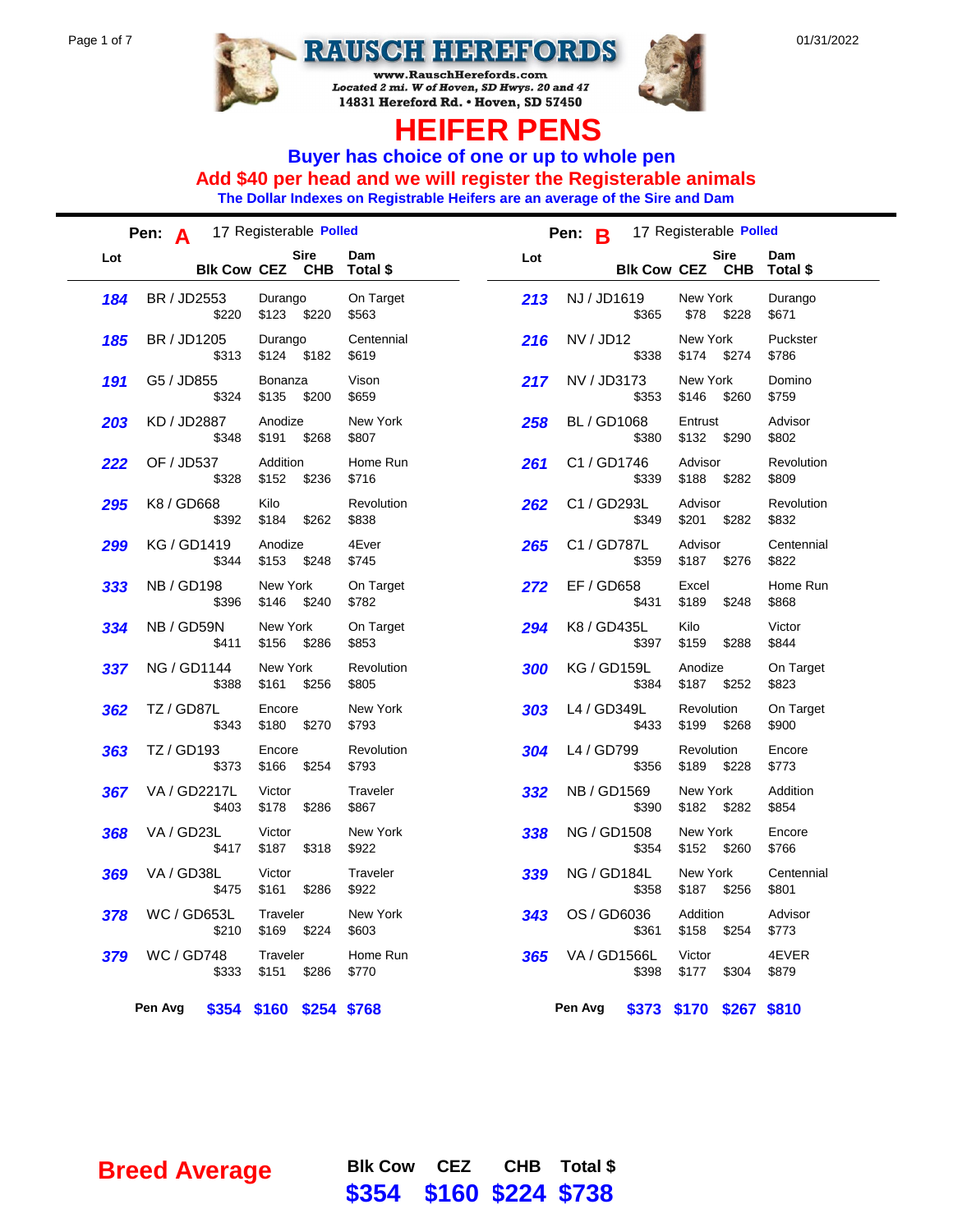



#### **HEIFER PENS**

**Buyer has choice of one or up to whole pen**

**Add \$40 per head and we will register the Registerable animals**

**The Dollar Indexes on Registrable Heifers are an average of the Sire and Dam**

| Lot | <b>BIk Cow CEZ</b>          | <b>Sire</b><br>CHB           | Dam<br>Total \$     | Lot |                             | <b>Sire</b><br>Blk Cow CEZ CHB Total \$ | Dam                        |
|-----|-----------------------------|------------------------------|---------------------|-----|-----------------------------|-----------------------------------------|----------------------------|
| 210 | LL / JD1859<br>\$402        | Leader<br>\$242<br>\$173     | Anodize<br>\$817    | 190 | G4 / JD962<br>\$350         | Bonanza<br>\$169<br>\$176               | <b>Revolution</b><br>\$695 |
| 219 | OA / JD3388<br>\$393        | Addition<br>\$190<br>\$288   | On Target<br>\$871  | 197 | HT / JD2536<br>\$338        | Entrust<br>\$161<br>\$244               | Vison<br>\$743             |
| 238 | WD / JD2172<br>\$359        | Traveler<br>\$171<br>\$246   | On Target<br>\$776  | 227 | OF / JD967<br>\$300         | Addition<br>\$165<br>\$232              | 4Ever<br>\$697             |
| 255 | AS / GD6156<br>\$392        | Centennial<br>\$195<br>\$280 | Advisor<br>\$867    | 229 | OT / JD233<br>\$372         | Addition<br>\$156<br>\$268              | Revolution<br>\$796        |
| 263 | C1 / GD333L<br>\$357        | Advisor<br>\$196<br>\$264    | Ribstone<br>\$817   | 233 | S6 / JD2015<br>\$378        | Spartan<br>\$135 \$216                  | On Target<br>\$729         |
| 268 | <b>EB / GD197L</b><br>\$385 | Excel<br>\$318<br>\$166      | New York<br>\$869   | 247 | BR / JD1164<br>\$300        | Durango<br>\$142 \$194                  | Domino<br>\$636            |
| 287 | <b>HL / GD514</b><br>\$394  | Home Run<br>\$178<br>\$224   | Revolution<br>\$796 | 252 | AS / GD1035<br>\$398        | Centennial<br>\$175<br>\$258            | Wrangler<br>\$831          |
| 296 | K8 / GD898<br>\$381         | Kilo<br>\$234<br>\$185       | Revolution<br>\$800 | 266 | EB / GD1368<br>\$368        | Excel<br>\$148<br>\$282                 | 4Ever<br>\$798             |
| 313 | LG / GD157<br>\$434         | Leader<br>\$175<br>\$252     | New York<br>\$861   | 275 | EF / GD1078<br>\$422        | Excel<br>\$188<br>\$228                 | Traveler<br>\$838          |
| 316 | LG / GD36L<br>\$426         | Leader<br>\$195<br>\$226     | 4Ever<br>\$847      | 286 | <b>HL / GD203L</b><br>\$444 | Home Run<br>\$177<br>\$254              | Revolution<br>\$875        |
| 324 | LT / GD2309<br>\$424        | Leader<br>\$175<br>\$232     | Home Run<br>\$831   | 289 | <b>HL / GD2137</b><br>\$426 | Home Run<br>\$166<br>\$240              | Felt<br>\$832              |
| 342 | NG / GD546<br>\$342         | New York<br>\$158<br>\$246   | Revolution<br>\$746 | 310 | L8 / GD347<br>\$348         | Revolution<br>\$194<br>\$182            | Advisor<br>\$724           |
| 346 | TG / GD604L<br>\$338        | On Target<br>\$185<br>\$204  | Centennial<br>\$727 | 329 | LT / GD369L<br>\$403        | Leader<br>\$179<br>\$264                | Victor<br>\$846            |
| 348 | TW / GD130<br>\$347         | On Target<br>\$175 \$244     | Neon<br>\$766       | 340 | <b>NG / GD598</b><br>\$368  | New York<br>\$176<br>\$272              | Revolution<br>\$816        |
| 352 | TW / GD585<br>\$410         | On Target<br>\$174<br>\$254  | Wrangler<br>\$838   | 344 | OS / GD652<br>\$393         | Addition<br>\$171<br>\$244              | Puckster<br>\$808          |
| 358 | TY / GD608<br>\$391         | Encore<br>\$175<br>\$268     | Advisor<br>\$834    | 370 | VA / GD6046<br>\$387        | Victor<br>\$181<br>\$302                | Advisor<br>\$870           |
| 377 | WC / GD427<br>\$219         | Traveler<br>\$212<br>\$154   | Encore<br>\$585     | 374 | VB / GD1509<br>\$382        | Valor<br>\$158<br>\$258                 | Encore<br>\$798            |
|     | Pen Avg<br>\$376            | \$178 \$249 \$803            |                     |     | Pen Avg                     | \$375 \$167 \$242 \$784                 |                            |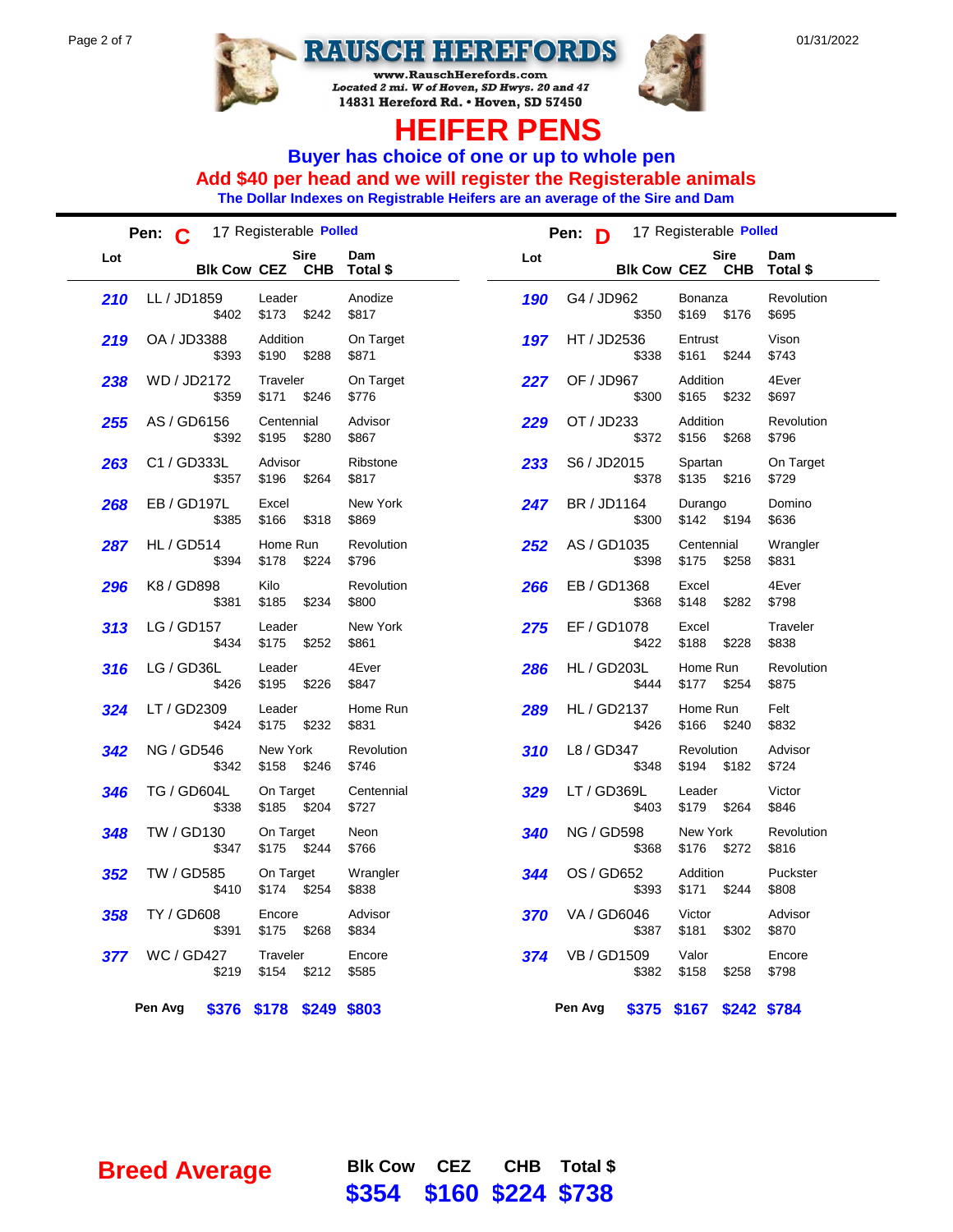



#### **HEIFER PENS**

**Buyer has choice of one or up to whole pen**

**Add \$40 per head and we will register the Registerable animals**

**The Dollar Indexes on Registrable Heifers are an average of the Sire and Dam**

|     | Pen: E                | 17 Registerable Polled       |                     |     | Pen: $F$                   | 17 Registerable Polled       |                     |  |
|-----|-----------------------|------------------------------|---------------------|-----|----------------------------|------------------------------|---------------------|--|
| Lot | <b>Blk Cow CEZ</b>    | <b>Sire</b><br><b>CHB</b>    | Dam<br>Total \$     | Lot | <b>BIk Cow CEZ</b>         | <b>Sire</b><br><b>CHB</b>    | Dam<br>Total \$     |  |
| 181 | 4J / JD1245<br>\$335  | 4Ever<br>\$119<br>\$228      | Legend<br>\$682     | 195 | HT / JD1916<br>\$389       | Entrust<br>\$157<br>\$278    | Home Run<br>\$824   |  |
| 186 | BR / JD2826<br>\$284  | Durango<br>\$114<br>\$206    | Revolution<br>\$604 | 208 | KS / JD1719<br>\$355       | Anodize<br>\$139<br>\$270    | Addition<br>\$764   |  |
| 188 | EA / JD368<br>\$478   | Excel<br>\$200<br>\$300      | Centennial<br>\$978 | 214 | NT / JD3089<br>\$382       | New York<br>\$171<br>\$248   | On Target<br>\$801  |  |
| 202 | KD / JD3348<br>\$361  | Anodize<br>\$140<br>\$258    | On Target<br>\$759  | 231 | S6 / JD1425<br>\$402       | Spartan<br>\$177<br>\$260    | Domino<br>\$839     |  |
| 206 | KS / JD029<br>\$381   | Anodize<br>\$203<br>\$286    | New York<br>\$870   | 253 | AS / GD141<br>\$396        | Centennial<br>\$171<br>\$260 | Ribstone<br>\$827   |  |
| 220 | OF / JD2147<br>\$307  | Addition<br>\$193<br>\$234   | On Target<br>\$734  | 257 | AS / GD294<br>\$398        | Centennial<br>\$173<br>\$266 | Revolution<br>\$837 |  |
| 221 | OF / JD827<br>\$258   | Addition<br>\$189<br>\$224   | Traveler<br>\$671   | 271 | EF / GD1588<br>\$420       | Excel<br>\$154<br>\$274      | Advisor<br>\$848    |  |
| 228 | OT / JD526<br>\$351   | Addition<br>\$280<br>\$143   | Centennial<br>\$774 | 279 | F7 / GD982<br>\$381        | Felt<br>\$175<br>\$265       | Ribstone<br>\$821   |  |
| 234 | S6 / JD2331<br>\$368  | Spartan<br>\$140<br>\$232    | Legend<br>\$740     | 281 | <b>HC / GD834</b><br>\$386 | Home Run<br>\$146<br>\$258   | Revolution<br>\$790 |  |
| 278 | F7 / GD557<br>\$351   | Felt<br>\$178<br>\$254       | Traveler<br>\$783   | 288 | <b>HL / GD54</b><br>\$432  | Home Run<br>\$197<br>\$232   | New York<br>\$861   |  |
| 292 | K8 / GD1131<br>\$403  | Kilo<br>\$236<br>\$185       | Ribstone<br>\$824   | 307 | L8 / GD605L<br>\$382       | Revolution<br>\$187<br>\$276 | Advisor<br>\$845    |  |
| 309 | L8 / GD97<br>\$376    | Revolution<br>\$178<br>\$234 | Victor<br>\$788     | 318 | LG / GD1803<br>\$469       | Leader<br>\$184<br>\$236     | Revolution<br>\$889 |  |
| 350 | TW / GD226<br>\$350   | On Target<br>\$185<br>\$228  | 4EVER<br>\$763      | 321 | LG / GD32<br>\$458         | Leader<br>\$182<br>\$230     | Puckster<br>\$870   |  |
| 357 | TY / GD1955<br>\$401  | Encore<br>\$180<br>\$274     | Advisor<br>\$855    | 330 | NB / GD1053L<br>\$347      | New York<br>\$141<br>\$244   | Vison<br>\$732      |  |
| 361 | TZ / GD2058<br>\$370  | Encore<br>\$162<br>\$248     | Centennial<br>\$780 | 355 | TW / GD1527<br>\$322       | Landmark<br>\$157<br>\$224   | Traveler<br>\$703   |  |
| 364 | VA / GD1244L<br>\$397 | Victor<br>\$199<br>\$298     | On Target<br>\$894  | 380 | <b>WC/GD843</b><br>\$316   | Traveler<br>\$183<br>\$344   | Revolution<br>\$843 |  |
| 373 | VA / GD1027<br>\$381  | Victor<br>\$161<br>\$280     | Revolution<br>\$822 | 419 | L8 / GD918<br>\$392        | Revolution<br>\$234<br>\$172 | Encore<br>\$798     |  |
|     | Pen Avg<br>\$362      | \$169 \$253 \$784            |                     |     | Pen Avg                    | \$390 \$169 \$259            | \$817               |  |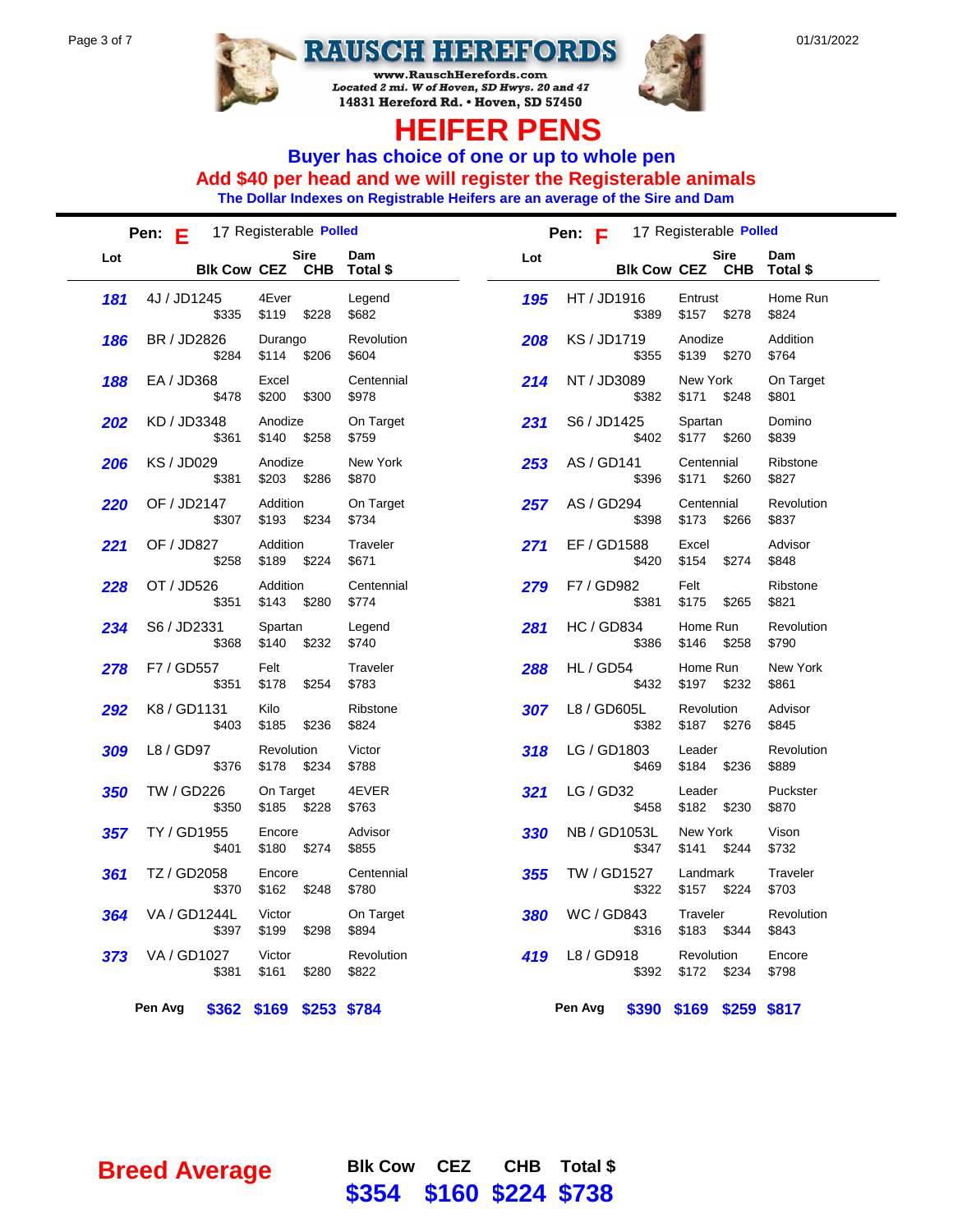



## **HEIFER PENS**

**Buyer has choice of one or up to whole pen**

**Add \$40 per head and we will register the Registerable animals**

**The Dollar Indexes on Registrable Heifers are an average of the Sire and Dam**

| 17 Registerable Polled<br>Pen: G |                           |                                |                     |     | 16 Registerable Polled<br>Pen:<br>н |                                         |                     |
|----------------------------------|---------------------------|--------------------------------|---------------------|-----|-------------------------------------|-----------------------------------------|---------------------|
| Lot                              |                           | <b>Sire</b><br>Blk Cow CEZ CHB | Dam<br>Total \$     | Lot |                                     | <b>Sire</b><br>Blk Cow CEZ CHB Total \$ | Dam                 |
| 193                              | G9 / JD1298<br>\$387      | Bonanza<br>\$204<br>\$166      | On Target<br>\$757  | 189 | EA / JD698<br>\$433                 | Excel<br>\$193<br>\$244                 | On Target<br>\$870  |
| 205                              | KN / JD6079<br>\$387      | Anodize<br>\$150<br>\$268      | Centennial<br>\$805 | 209 | KS / JD2709<br>\$382                | Anodize<br>\$205 \$294                  | Addition<br>\$881   |
| 225                              | <b>OF / JD77</b><br>\$276 | Addition<br>\$176<br>\$276     | New York<br>\$728   | 224 | OF / JD1187<br>\$333                | Addition<br>\$152 \$230                 | Centennial<br>\$715 |
| 237                              | WD / JD2632<br>\$342      | Traveler<br>\$192<br>\$240     | Revolution<br>\$774 | 230 | S6 / JD1025<br>\$380                | Spartan<br>\$145<br>\$246               | Vison<br>\$771      |
| 254                              | AS / GD236<br>\$366       | Centennial<br>\$175<br>\$260   | Revolution<br>\$801 | 246 | NJ / JD2019<br>\$469                | New York<br>\$182<br>\$268              | Spartan<br>\$919    |
| 256                              | AS / GD155<br>\$366       | Centennial<br>\$190<br>\$262   | Encore<br>\$818     | 251 | 4K / GD277<br>\$311                 | 4Ever<br>\$193<br>\$268                 | Revolution<br>\$772 |
| 269                              | EB / GD884<br>\$377       | Excel<br>\$132<br>\$284        | Revolution<br>\$793 | 280 | <b>HC / GD1706L</b><br>\$413        | Home Run<br>\$176<br>\$278              | 4Ever<br>\$867      |
| 270                              | EB / GD1468L<br>\$377     | Excel<br>\$147<br>\$304        | Advisor<br>\$828    | 284 | <b>HL / GD1677L</b><br>\$393        | Home Run<br>\$205<br>\$222              | Encore<br>\$820     |
| 276                              | EF / GD3248<br>\$436      | Excel<br>\$186<br>\$246        | Home Run<br>\$868   | 302 | <b>KG / GD699</b><br>\$261          | Anodize<br>\$154 \$224                  | Traveler<br>\$639   |
| 297                              | K8 / GD917<br>\$372       | Kilo<br>\$146<br>\$306         | Traveler<br>\$824   | 306 | L8 / GD1594<br>\$328                | Revolution<br>\$202<br>\$220            | Felt<br>\$750       |
| 298                              | K8 / GD73<br>\$402        | Kilo<br>\$192<br>\$234         | Vison<br>\$828      | 317 | LG / GD372<br>\$452                 | Leader<br>\$177<br>\$234                | Ribstone<br>\$863   |
| 312                              | LG/GD116<br>\$364         | Leader<br>\$178<br>\$214       | Felt<br>\$756       | 345 | TG / GD1625<br>\$388                | On Target<br>\$168<br>\$248             | Felt<br>\$804       |
| 320                              | LG / GD1927<br>\$449      | Leader<br>\$195<br>\$244       | Advisor<br>\$888    | 354 | TW / GD926<br>\$377                 | On Target<br>\$199<br>\$244             | Victor<br>\$820     |
| 325                              | LT / GD1219L<br>\$348     | Leader<br>\$190<br>\$276       | Traveler<br>\$814   | 356 | TY / GD1818<br>\$399                | Encore<br>\$173<br>\$226                | Revolution<br>\$798 |
| 351                              | TW / GD507<br>\$397       | On Target<br>\$195<br>\$228    | 4EVER<br>\$820      | 366 | VA / GD1928<br>\$393                | Victor<br>\$156<br>\$300                | Encore<br>\$849     |
| 417                              | EF / GD43L<br>\$391       | Excel<br>\$188<br>\$266        | New York<br>\$845   | 371 | VA / GD416<br>\$396                 | Victor<br>\$166<br>\$298                | Centennial<br>\$860 |
| 418                              | EA / JD1699<br>\$495      | Excel<br>\$203<br>\$275        | Anodize<br>\$973    |     | Pen Avg                             | \$382 \$178 \$253 \$812                 |                     |
|                                  |                           |                                |                     |     |                                     |                                         |                     |

**Pen Avg \$384 \$179 \$256 \$819**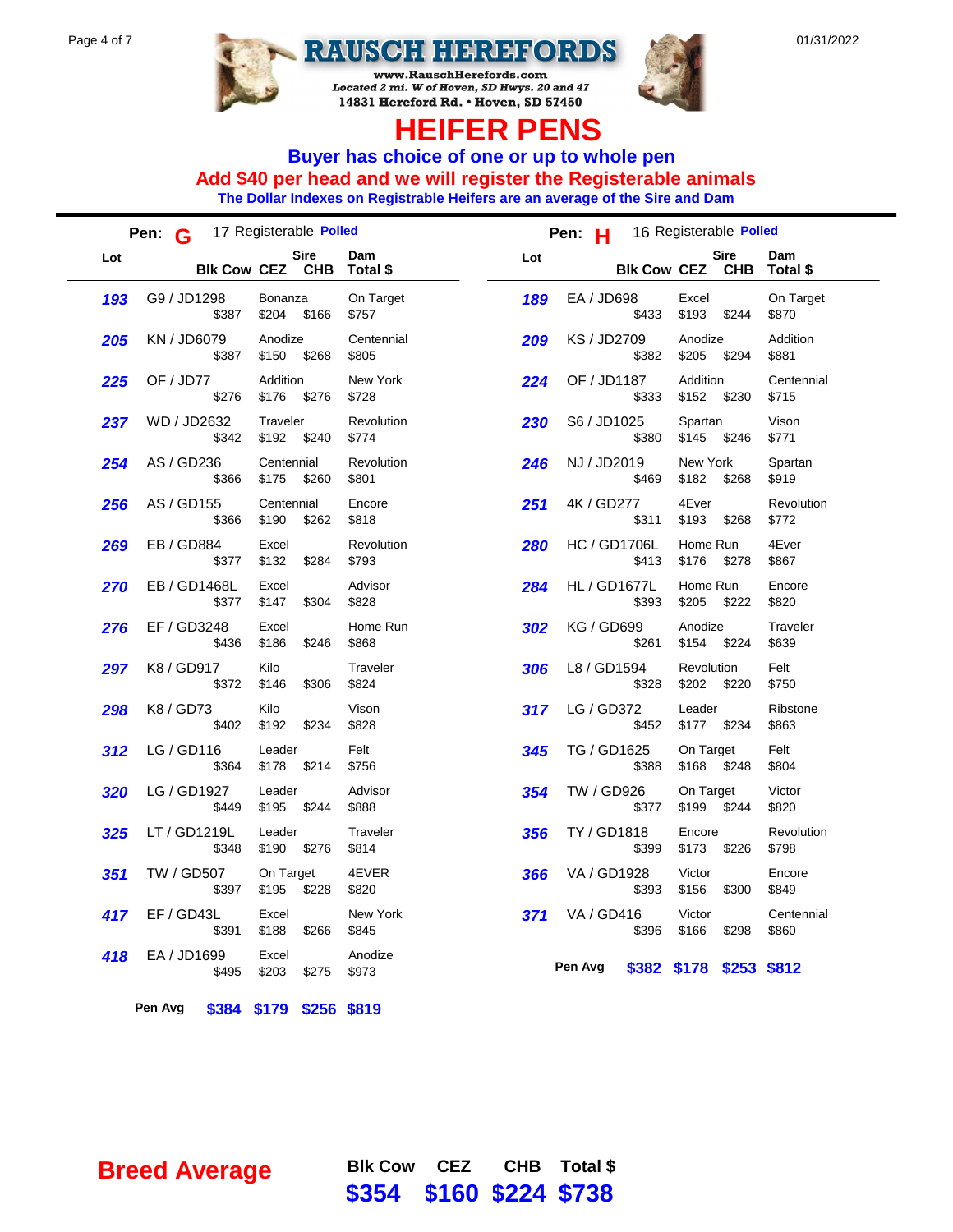



## **HEIFER PENS**

**Buyer has choice of one or up to whole pen**

**Add \$40 per head and we will register the Registerable animals**

**The Dollar Indexes on Registrable Heifers are an average of the Sire and Dam**

| Lot |                              | <b>Sire</b><br><b>Blk Cow CEZ CHB</b> | Dam<br>Total \$     | Lot |                           | <b>Sire</b><br><b>Blk Cow CEZ CHB</b> | Dam<br>Total \$     |
|-----|------------------------------|---------------------------------------|---------------------|-----|---------------------------|---------------------------------------|---------------------|
| 196 | HT / JD194<br>\$360          | Entrust<br>\$176 \$278                | Bonanza<br>\$814    | 183 | 4J / JD2862<br>\$373      | 4Ever<br>\$119 \$242                  | On Target<br>\$734  |
| 198 | HT / JD1922<br>\$373         | Entrust<br>\$139 \$246                | On Target<br>\$758  | 187 | BR / JD416<br>\$297       | Durango<br>\$129 \$192                | New York<br>\$618   |
| 199 | HT / JD26<br>\$395           | Entrust<br>\$187 \$282                | New York<br>\$864   | 192 | G9 / JD2415<br>\$327      | Bonanza<br>\$143 \$184                | Advisor<br>\$654    |
| 201 | KD / JD1837<br>\$321         | Anodize<br>\$209 \$220                | On Target<br>\$750  | 194 | G9 / JD205<br>\$358       | Bonanza<br>\$181 \$148                | On Target<br>\$687  |
| 207 | <b>KS / JD009</b><br>\$366   | Anodize<br>\$188<br>\$294             | New York<br>\$848   | 200 | HT / JD184<br>\$385       | Entrust<br>\$192 \$284                | Bonanza<br>\$861    |
| 212 | NJ / JD1589<br>\$431         | New York<br>\$169<br>\$260            | Spartan<br>\$860    | 204 | KD / JD2918<br>\$355      | Anodize<br>\$171 \$264                | Traveler<br>\$790   |
| 215 | NV / JD2782<br>\$323         | New York<br>\$176 \$274               | Neon<br>\$773       | 218 | OA / JD3218<br>\$407      | Addition<br>\$208 \$288               | Spartan<br>\$903    |
| 223 | OF / JD777<br>\$304          | Addition<br>\$164 \$210               | Advisor<br>\$678    | 264 | C1 / GD484L<br>\$352      | Advisor<br>\$189<br>\$254             | Vison<br>\$795      |
| 226 | OF / JD1767<br>\$302         | Addition<br>\$147 \$236               | Advisor<br>\$685    | 267 | EB / GD248L<br>\$353      | Excel<br>\$202<br>\$322               | Anodize<br>\$877    |
| 232 | S6 / JD261<br>\$365          | Spartan<br>\$166<br>\$226             | Felt<br>\$757       | 282 | HC / GD147L<br>\$366      | Home Run<br>\$166<br>\$228            | New York<br>\$760   |
| 249 | 4K / GD406<br>\$305          | 4Ever<br>\$185<br>\$278               | 4EVER<br>\$768      | 322 | LG / GD825<br>\$446       | Leader<br>\$180 \$224                 | Centennial<br>\$850 |
| 305 | L4 / GD339<br>\$365          | Revolution<br>\$154<br>\$262          | Victor<br>\$781     | 323 | LT / GD1109<br>\$370      | Leader<br>\$170 \$222                 | Revolution<br>\$762 |
| 314 | LG / GD305<br>\$454          | Leader<br>\$203<br>\$226              | Revolution<br>\$883 | 327 | LT / GD229L<br>\$380      | Leader<br>\$161 \$254                 | Advisor<br>\$795    |
| 326 | LT / GD199<br>\$404          | Leader<br>\$185 \$278                 | Victor<br>\$867     | 328 | LT / GD259<br>\$422       | Leader<br>\$187 \$266                 | Victor<br>\$875     |
| 331 | <b>NB / GD2572L</b><br>\$341 | New York<br>\$205<br>\$262            | On Target<br>\$808  | 341 | <b>NG / GD53</b><br>\$348 | New York<br>\$186 \$244               | Revolution<br>\$778 |
| 372 | VA / GD584<br>\$426          | Victor<br>\$169<br>\$302              | Centennial<br>\$897 | 353 | TW / GD1686<br>\$366      | On Target<br>\$200 \$224              | 4EVER<br>\$790      |
| 375 | <b>VB / GD529</b><br>\$436   | Valor<br>\$207<br>\$280               | Home Run<br>\$923   | 359 | TY / GD136<br>\$395       | Encore<br>\$180 \$244                 | Victor<br>\$819     |
| 376 | WC / GD342<br>\$372          | Traveler<br>\$170<br>\$248            | Revolution<br>\$790 |     | Pen Avg                   | \$371 \$174 \$240 \$785               |                     |

**Pen Avg \$369 \$178 \$259 \$806**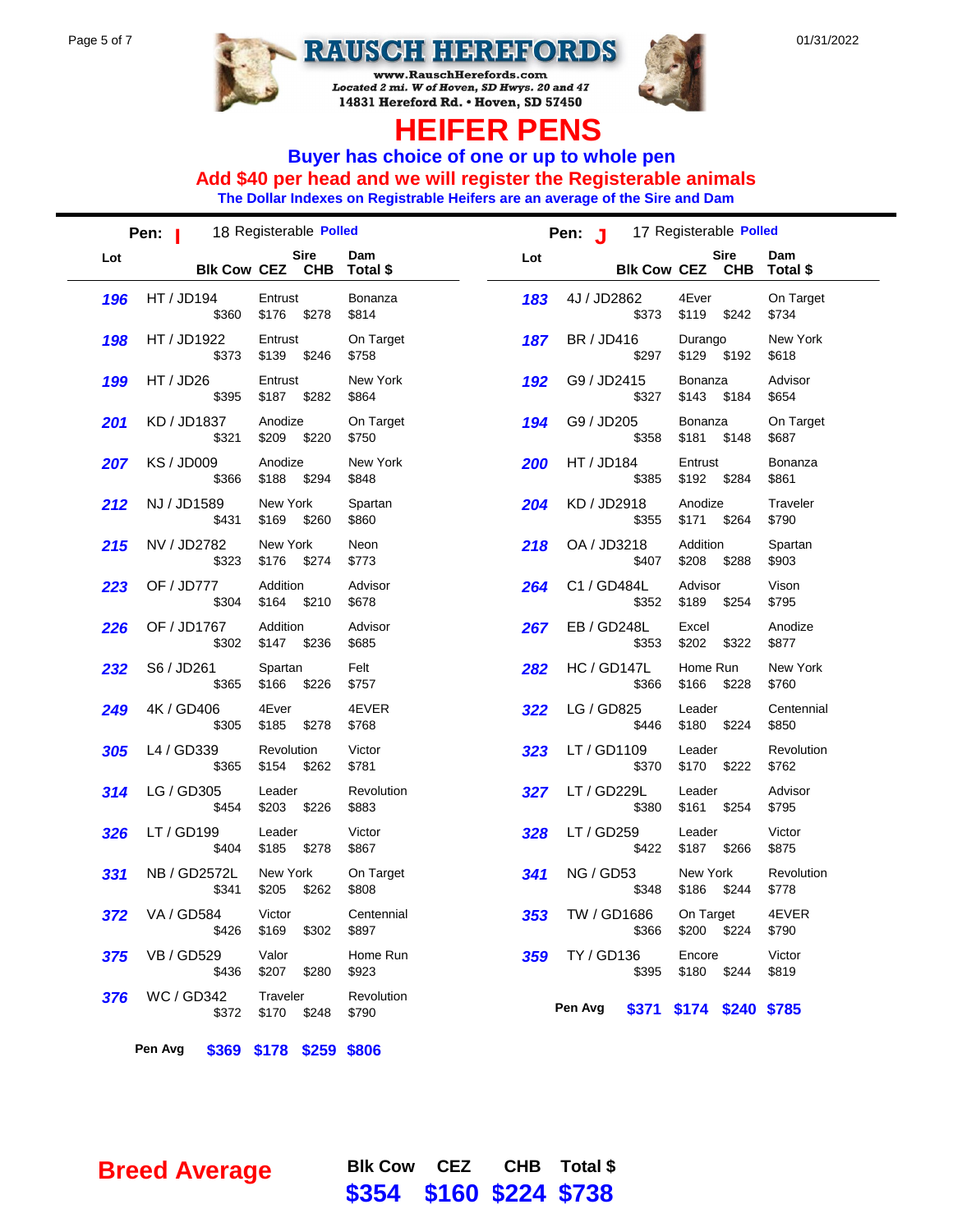



#### **HEIFER PENS**

**Buyer has choice of one or up to whole pen**

**Add \$40 per head and we will register the Registerable animals**

**The Dollar Indexes on Registrable Heifers are an average of the Sire and Dam**

|     | Pen: K                      | 22 Registerable Dehorned              |                   | 414 | NX / GD1043 | \$337 | New York<br>\$188<br>\$238 |  | Felt<br>\$763 |
|-----|-----------------------------|---------------------------------------|-------------------|-----|-------------|-------|----------------------------|--|---------------|
| Lot |                             | <b>Sire</b><br><b>BIk Cow CEZ CHB</b> | Dam<br>Total \$   |     | Pen Avg     |       | \$385 \$174 \$252 \$811    |  |               |
| 236 | WD / JD1541<br>\$303        | Traveler<br>\$174 \$228               | Windsor<br>\$705  |     |             |       |                            |  |               |
| 248 | 4K / GD1093<br>\$302        | 4Ever<br>\$162<br>\$246               | Felt<br>\$710     |     |             |       |                            |  |               |
| 250 | 4K / GD1844<br>\$328        | 4Ever<br>\$189<br>\$268               | Ribstone<br>\$785 |     |             |       |                            |  |               |
| 259 | <b>BL / GD1428</b><br>\$395 | Entrust<br>\$121<br>\$250             | Encore<br>\$766   |     |             |       |                            |  |               |
| 260 | <b>BL</b> / GD537<br>\$419  | Entrust<br>\$145<br>\$270             | Encore<br>\$834   |     |             |       |                            |  |               |
| 273 | EF / GD43<br>\$417          | Excel<br>\$185<br>\$254               | New York<br>\$856 |     |             |       |                            |  |               |
| 274 | EF / GD942<br>\$405         | Excel<br>\$188<br>\$264               | Felt<br>\$857     |     |             |       |                            |  |               |
| 277 | F7 / GD1742<br>\$374        | Felt<br>\$188<br>\$248                | Puckster<br>\$810 |     |             |       |                            |  |               |
| 283 | <b>HC / GD1748</b><br>\$383 | Home Run<br>\$179<br>\$241            | Felt<br>\$803     |     |             |       |                            |  |               |
| 285 | HL / GD16<br>\$388          | Home Run<br>\$164 \$218               | 4Ever<br>\$770    |     |             |       |                            |  |               |
| 290 | HL / GD2286<br>\$395        | Home Run<br>\$194<br>\$240            | Felt<br>\$829     |     |             |       |                            |  |               |
| 293 | K8 / GD284<br>\$397         | Kilo<br>\$157<br>\$250                | Felt<br>\$804     |     |             |       |                            |  |               |
| 308 | L8 / GD934<br>\$380         | Revolution<br>\$179<br>\$248          | Wrangler<br>\$807 |     |             |       |                            |  |               |
| 315 | LG / GD334<br>\$445         | Leader<br>\$204 \$248                 | Felt<br>\$897     |     |             |       |                            |  |               |
| 319 | LG / GD1870L<br>\$465       | Leader<br>\$191 \$224                 | Ribstone<br>\$880 |     |             |       |                            |  |               |
| 335 | NB / GD827L<br>\$385        | New York<br>\$155 \$264               | Home Run<br>\$804 |     |             |       |                            |  |               |
| 336 | <b>NB / GD829</b><br>\$412  | New York<br>\$142 \$260               | Home Run<br>\$814 |     |             |       |                            |  |               |
| 349 | TW / GD1337<br>\$398        | On Target<br>\$172 \$261              | Advisor<br>\$831  |     |             |       |                            |  |               |
| 360 | TY / GD536L<br>\$399        | Encore<br>\$174 \$237                 | Home Run<br>\$810 |     |             |       |                            |  |               |
| 381 | WC / GD1103<br>\$364        | Traveler<br>\$191 \$292               | Domino<br>\$847   |     |             |       |                            |  |               |
| 413 | C1 / GD1050L<br>\$369       | Advisor<br>\$191 \$290                | Felt<br>\$850     |     |             |       |                            |  |               |